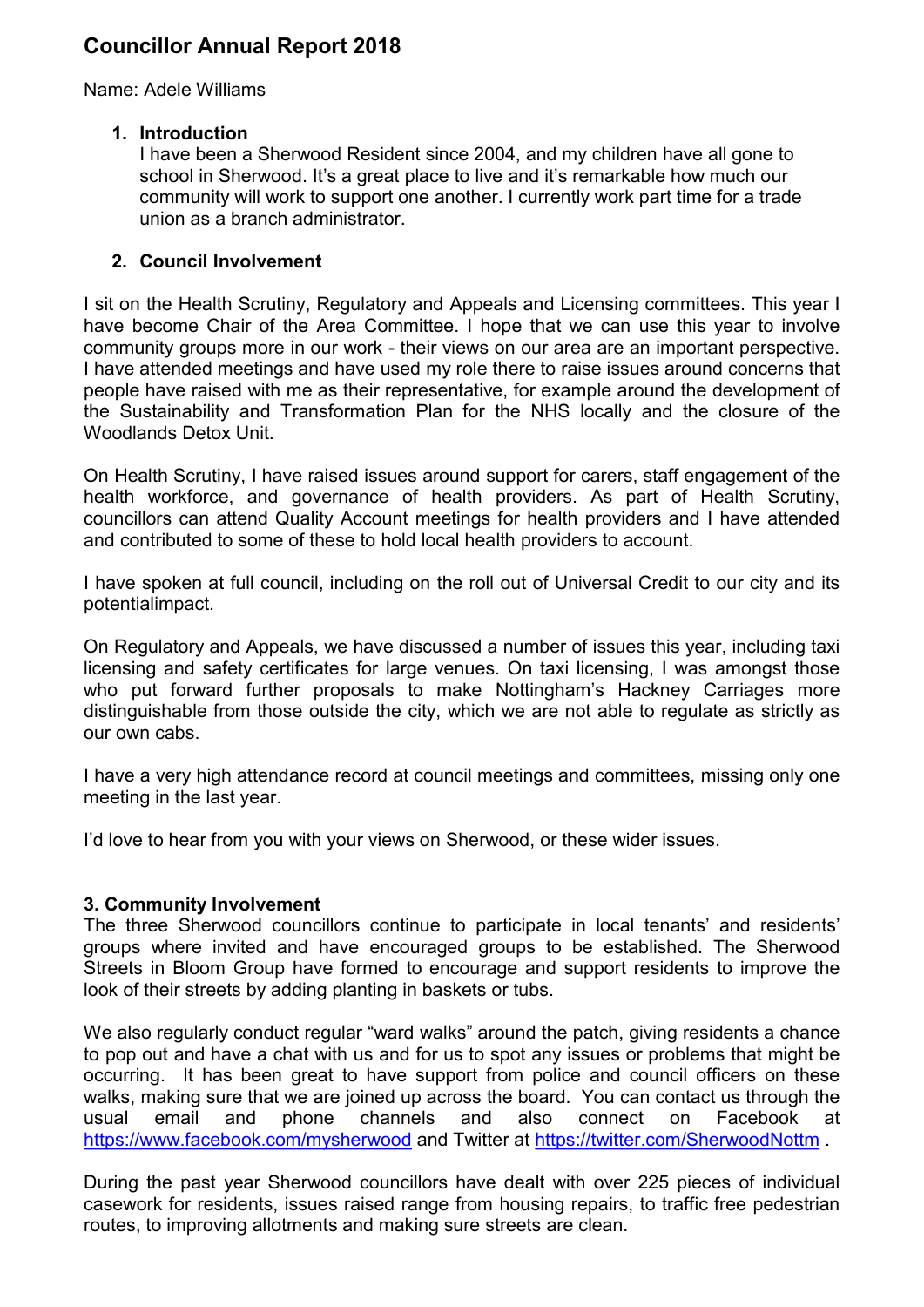#### 4. Ward Work and Achievements

The three Sherwood Councillors operate a regular programme of surgeries: 7pm on the first Tuesday at Sherwood Community Centre and by the Co-Op on Sherwood High Street at 10.30am on the third Saturday continue to be popular with a wide variety of issues being raised – please do come along if you need to talk to us. We recently used our Saturday stall to ask people to sign our 'Thank You' card for the NHS, part of the NHS  $70<sup>th</sup>$  birthday celebrations. Sherwood ward includes both the city hospital and the new child and adolescent mental health unit, as well as a number of local surgeries and dentists, so we have a lot to say thank you for!

This past year, we are most proud of the following achievements – just a sample of some of the things that residents have raised with us or we have identified as priorities for the area.

Sherwood Shopping Centre: We have again prioritised the importance of the Sherwood and Carrington shopping centre as the heart of the community and have spent a large proportion of our local budget on Sherwood in Bloom/Carrington in Bloom, as well as supporting the Christmas Lights switch on and associated events and the Sherwood Market, which is continuing to grow and flourish.

Road safety: We funded a study of the streets in the middle of Sherwood, to establish traffic flow, accident and speed patterns. This led to a well-attended public meeting, and we now have proposals to reduce speeds and improve safety on a number of streets in the area.

Events: Sherwood again has had a great range of events through the year including Sherwood Arts Week, which is a hugely successful and established event, livening up the area, and providing a real sense of the creativity in our community. We supported many other local events including the Woodthorpe Nursery Open Days and a new event, Carrington festival.

Parks: Having completed improvements at Peggy's park, Pirate Park and Woodthorpe in recent times, we continue to work on ways to bring further improvements, and make sure our parks and open spaces are in good condition. Several events on the parks and playgrounds have taken place during the year, showing the importance that local people place on our open spaces.

Parking and Traffic: A parking scheme is due to be implemented on the Dales estate, and added restrictions to improve safety have been put in place on a number of narrow or congested streets. Enforcement is also prioritised in areas where inconsiderate parking is a problem.

City Hospital chimney: For a number of years, local residents have been concerned about the city hospital chimney, and the residues that came from it when coal was burnt for the hospital heating system. During the last year campaigning on this event led to real success when the hospital stopped using the coal fired boilers. Local people's experiences have been much improved, without the sooty dust that used to cause them problems now a thing of the past.

Dog fouling: This is a high priority for the Community Protection team and the dog fouling cleaning machine also does weekly clean ups in problem areas.